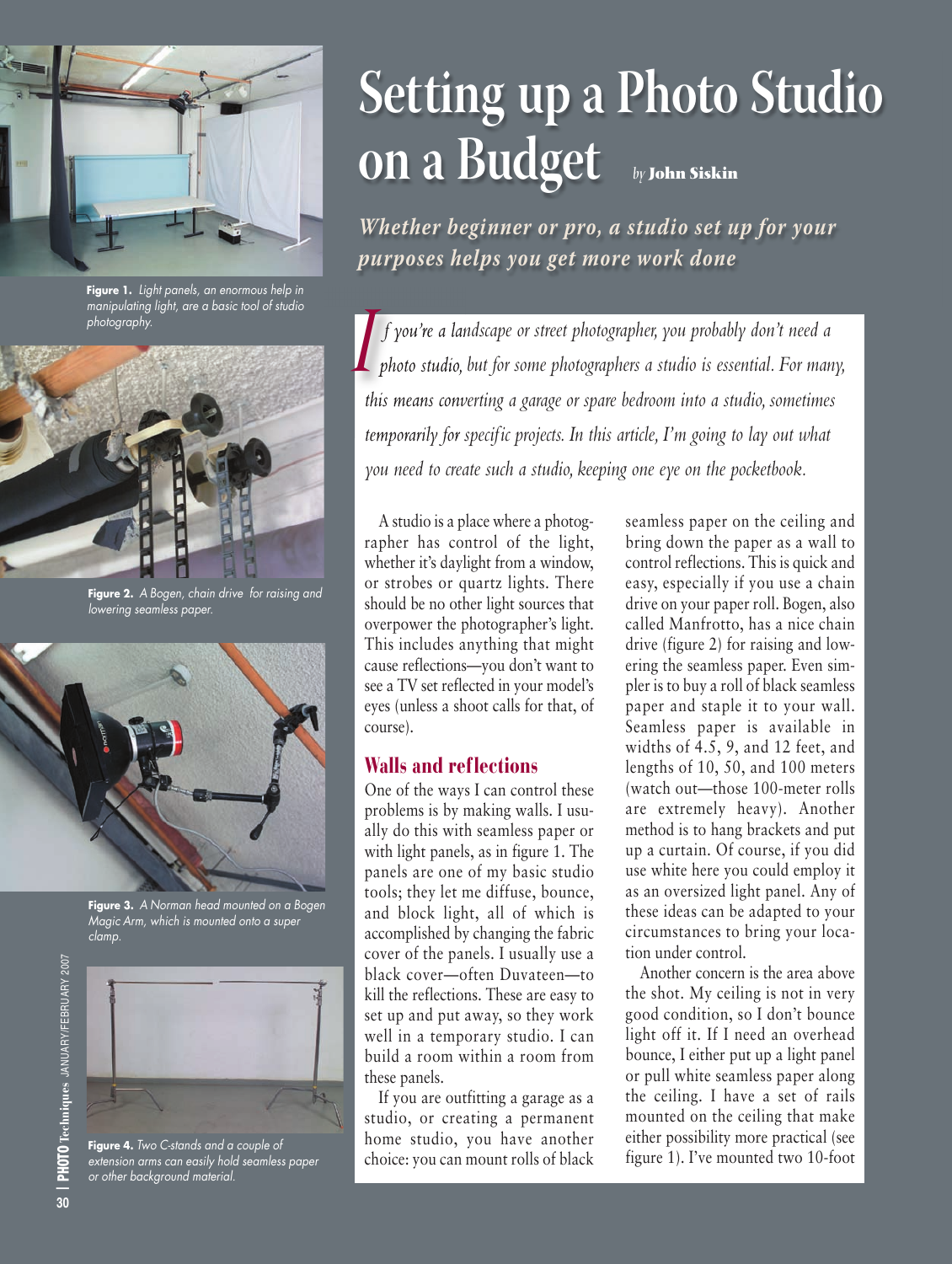poles to the ceiling using thread and expansion bolts; I've run two more poles between them. This second set of poles moves, and I am able to hang lights, reflectors, and props from them. This won't work in most living rooms, but it would fit pretty well into a garage studio. Everything should be available from your local Home Depot. Figure 4 is a Norman head mounted on a Bogen Magic Arm. The Magic Arm is mounted onto a super clamp.

The ability to mount backgrounds in the studio is critical. In addition to the brackets shown in figure 2, there are temporary ways to hold seamless paper or other backgrounds. It is easier to set up smaller backgrounds; in fact you can hold a small roll of seamless paper or a light background with two regular light stands and a top made of PVC (just like the top of a light panel, but wider). For bigger backgrounds you can buy a set of background stands, but you might be better off with a set of C-Stands. C-stands are critical around the studio; they are like light stands on steroids. If you use two C-stands and a couple of extension arms you can easily hold seamless paper or other background material (see figure 4), or hold lights or hang things in the shot. Another permanent method is to make wall brackets out of 2×4s (figure 5). This works well, as you can have several backgrounds set up at once. However the Bogen background rollers will work with the U-brackets and won't work with the wall brackets.

## **Lights**

Good photographic lights aren't cheap; lights probably will be the biggest investment you make in your studio. With so many products available, choosing which to get can be tough. I personally like lights with a lot of power. This is probably

because of my history as a large-format photographer. It could also be that I don't want to be limited in what I do in the studio; I want to be able to manipulate the light to give me whatever effect I want without worrying about using a high ISO film (or digital setting) or a low aperture.

There are two types of lights that I think work well for still photography: quartz and strobes. Quartz lights are high-wattage continuous lights; you can see one of my quartz lights in figure 6. They produce a lot of heat, which makes them questionable for taking pictures of a live model. They are terrific for doing tabletop lighting, if you can stand the heat. Lowel makes some very fine quartz lights.

Strobes are only on for about  $\frac{1}{1000}$ second, so heat is not a problem; this fast exposure also means that you don't have trouble with camera shake, or movement of your model. Another nice thing about strobes is that they are color balanced for daylight, so you don't need to change the settings on your camera.

There are some significant differencesin the way strobes are designed. I think the most popular strobes on the market today are systems where each head plugs directly into the wall. Generally referred to as monolights (figure 7), these are very flexible units that, for the most part, have continuous control over the power output, built-in slaves, and model lights. Slaves trigger the unit when another strobe goes off, while model lights help the photographer see what the strobe will do. Calumet makes some terrific units called Travelites; Paul C. Buff makes some more great units called Alien Bees.

You can also get a system where several strobes are designed to work off one power pack. These systems have been the workhorses of studios for decades (you can see



**Figure 5.** *Wall brackets made of 2*×*4s are a good way to hold and position studio tools.*







**Figure 8.** *Norman lights with a powerpack.*

**31**

**PHOTO**

**Techniques**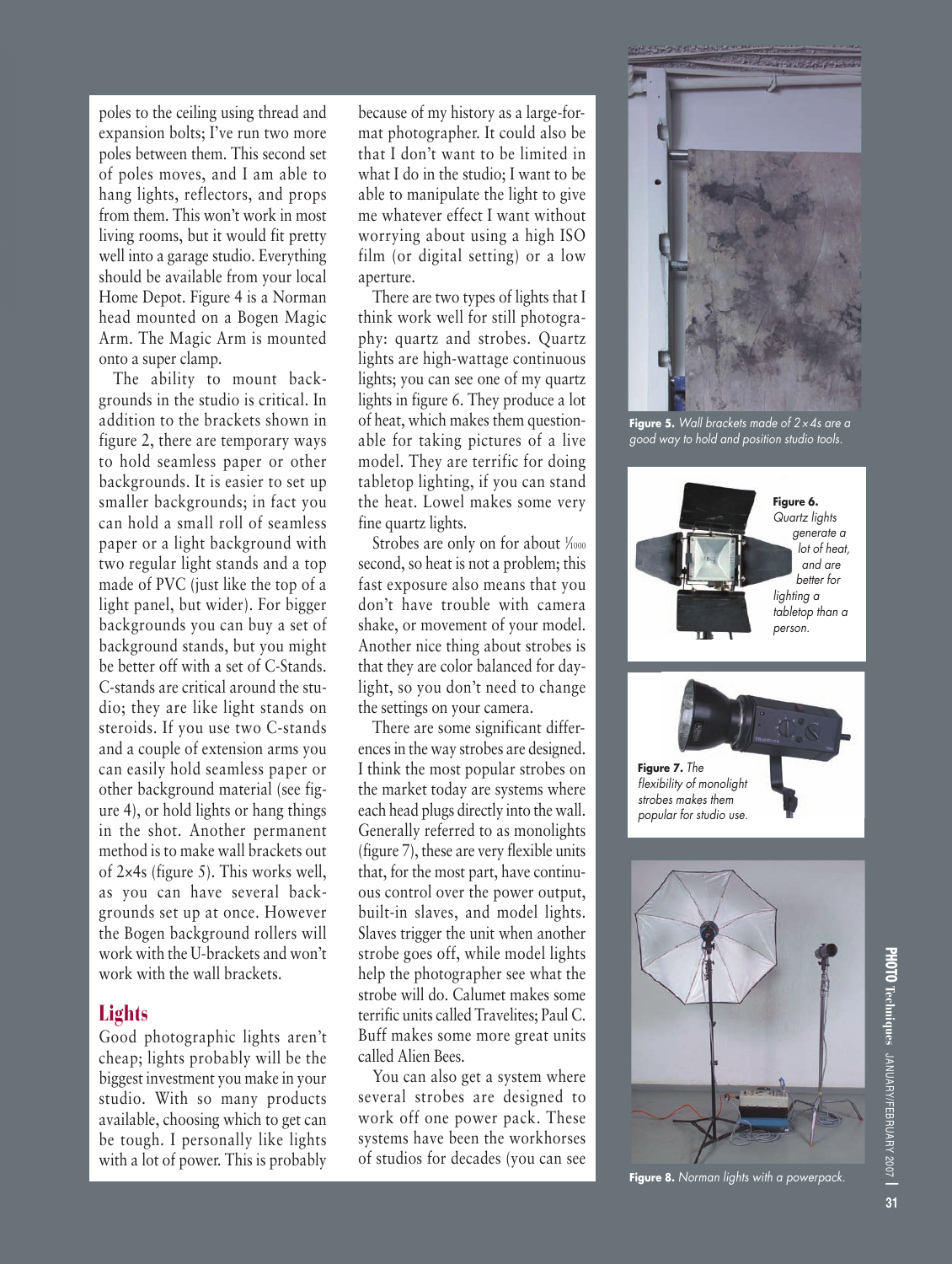

**Figure 9.** *This entire battery-powered lighting system fits into one not-too-heavy case.*



**Figure 10.** *This studio is built in a garage. It has black seamless walls and extra electrical sockets. Unfortunately, the photographer doesn't have enough storage.*



**Figure 11.** *A space-efficient studio that makes great use of storage.*



**Figure 12.** *The author's studio cart.*

some of my Norman gear in figure 8). Consequently, you can often get a deal on such a system used check out both Speedotron and Norman on eBay (though be leery of the Norman 4,000-watt-second power pack, as they have had some problems). Power-pack units generally have higher power levels available than monolight heads. If you are thinking about getting a lot of lights, these systems can be flexible and efficient. You might also want to check out Dyna-lite strobes. These are lightweight, efficient, and reasonably priced. What's not to like?

The last type of light that I use regularly is battery-powered strobes which are tricky to define. Many of the manufacturers of monolights and studio strobes now make battery systems for their units. As a matter of fact, Calumet, Paul C. Buff, and Dyna-lite all do. I don't think of these as battery-powered strobes because of their weight, and for me batterypowered stuff is location stuff. I also wouldn't put a Vivitar 283 into this category—not enough power. What I think of as a battery strobe is something truly portable with at least 150 watt-seconds of power. I have a Norman 200 B system with four heads, three packs, three stands, two umbrellas, and slaves—all of which fits into a single case that I can carry with one hand (figure 9). Norman has made battery stuff for years; you might check out used 200B units. Lumedyne makes terrific batterypowered strobes; unfortunately they're harder to find on the used market.

With all these lights, you may want to design some extra power outlets into your studio. We usually need extra power to use strobes or quartz equipment. Also, keep the power cords from going all over the studio— you don't want anyone to trip.

### **The home studio problem**

I have seen a lot of home studios, and I have identified one major problem: home studios become home storage areas. Of course it starts out with storing photographic equipment; and suddenly everything that has no other place is in the studio (take a look a figure 10). This kills your ability to work in the studio. Storage is a problem every studio faces. My studio, which is in a commercial space, has a large number of things I keep as props, as well as an 8×10-inch enlarger; I have almost as much space dedicated to storage as I do to shooting. Of course, it's important that your clients don't see your mess. The alternative is to clean out the studio every time you want to use it, which takes a lot of energy.

The studio in figure 11 is very space efficient. It's a smaller studio space than the garage, but maybe because of this, the photographer put a great deal of thought into storage. I like the stand storage along the sidewall. This is a great use of space, but it is even better because of the curtain that covers all of this storage. The curtain is placed here so that the gear on the sidewall does not create reflections. Also notice the trash can in this shot of the sidewall— it's for umbrella storage. I also use trashcans in my studio, one for umbrellas and light panels and another for light stands. Trashcans are the best light-stand storage I have seen.

I like to have a rolling cart filled with supplies. I can put my laptop on top of the cart, or film holders and a loupe for the view camera. You can see a cart in figure 11; my cart in figure 12. Underneath I have such things as clay, cleaning products, reflectors, and other little things that are often critical to a shoot. I really like to use my digital camera tethered to the computer, and a cart is a

**|32 PHOTO Techniques** JANUARY/FEBRUARY 2007